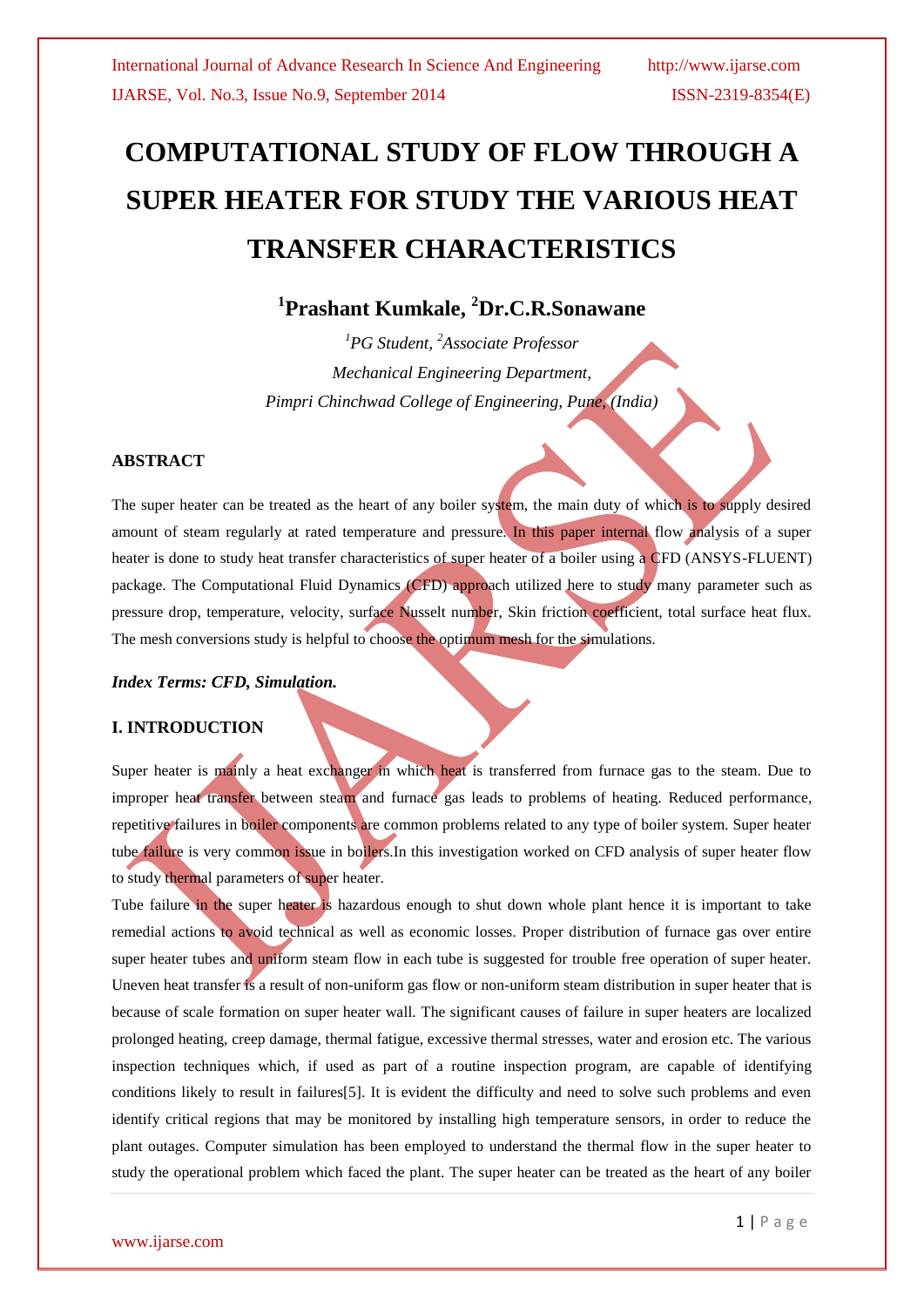system, the main duty of which is to supply desired amount of steam regularly at rated temperature and pressure.CFD Technology is the tool which is used in boiler super heater tube to analyze the flow distribution of steam along the tube and identify the critical zone, or maximum temperature regions in the super heater coil also help to study the velocity and pressure distribution inside the super heater coils. Hence CFD model of super heater may be utilized to study the velocity, pressure and temperature distribution, surface nusselt number, skin friction coefficient, turbulence developed in the super heater of a boiler. Thus this study is focused on simulating turbulent flow within the boiler super heater.

#### **II. MESH CONVERSIONS STUDY**

Geometry is drawn in CATIA V5 and step file of geometry is transfer to the Ansys Fluent 14.0 to mesh the super heater geometry. There are 10 numbers of turns to the super heater of a pipe, geometry divide in 19 parts. We are simulating only flow inside the super heater pipe, so that geometry material is fluid. The preprocessorsoftware Ansys is used to generate the grids. Fig. 4.5 shows typical surface grids. Automatic meshing is done for super heater pipe geometry so that results obtained are accurate so fine meshing is done and meshed geometry is shown in fig 4.5.

The numerical simulations in this study have been performed based on some assumptions which were also the assumptions of other researchers while studying the super heater flow analysis. Following are some of the assumptions on which the current study is based.

- The fluid is assumed to be incompressible with constant thermal physical properties and the flow is assumed to be three dimensional, turbulent, steady and non-rotating. The working fluid is steam.
- A constant temperature is prescribed on the super heater tube wall.
- No-slip velocity conditions are applied at all walls.
- A uniform mass flow rate and temperature are set at the inlet.
- A pressure outlet condition is assumed at the outlet.
- A turbulence intensity level of 1% is assumed for the flow.



**Fig.1 Numerical Model in This Study**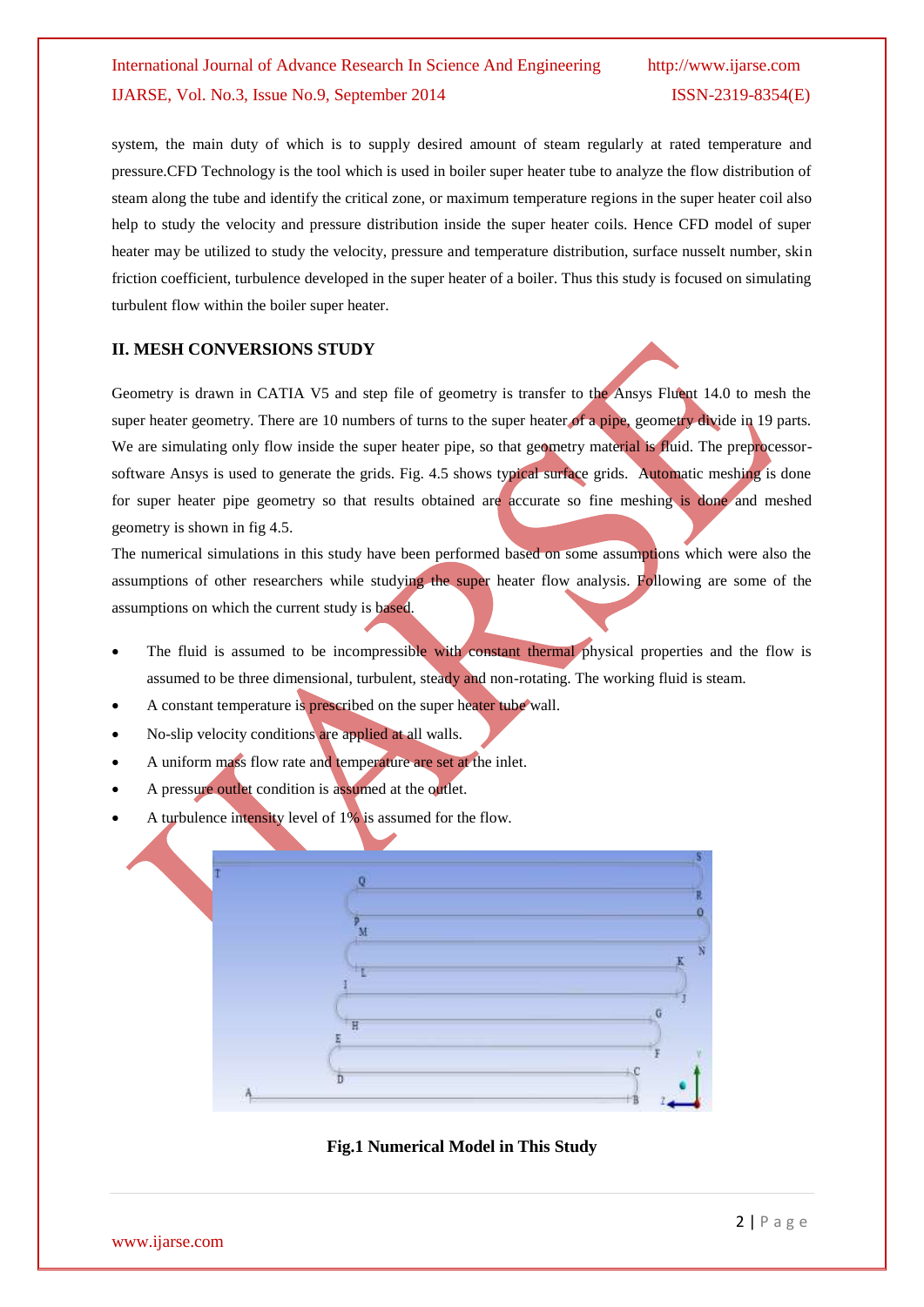

#### **Fig.2 Meshed Geometry of Super Heater**

Here geometry is divided in 19 parts to study the various thermal parameters in the different parts of the super heater pipe as shown in the figure, the fluid flow from inlet to the outlet. Here line is drawn the inside the super heater geometry at the center and measure the temperature and pressure at the various parts in the super heater pipe, measure the pressure, temperature and drawn the curves for the section ST.

#### **II. BOUNDARY CONDITIONS**

Although the heat transfer in the super heater is important for boiler design, the heat transfer enhancement in the boiler is the major concern of this project. A temperature is prescribed on wall. no-slip conditions are applied at all walls. A uniform mass flow rate and temperature are set at the inlet and pressure outlet condition is chosen at the outlet. The fluid is assumed to be incompressible with constant thermal physical properties and the flow is assumed to be three dimensional, turbulent, steady and non-rotating. The working fluid is steam. In this study, because of high Reynolds numbers and the complicated computational model, the standard wall functions of the k- model are applied on the walls for the near wall treatment. The convergence criterion for continuity, momentum, k, energy equation equations is 1e-6.

- $\triangleright$  Flow is considered to be steady
- $\triangleright$  Water Vapor is considered as the fluid for computations
- $\triangleright$  Flow considered as Turbulent (K- $\epsilon$  model)
- $\triangleright$  Inlet considered as mass flow rate of magnitude 19.44 Kg/s for 45 pipes
- Steam inlet temperature of fluid in 573 0 K
- $\triangleright$  Outlet considered as pressure outlet of magnitude 40 kg/cm2
- Steam density 18.46 kg/m3 at 43 kg/cm2 pressure and 573 0 K temperature
- $\triangleright$  Dynamic viscosity of fluid 1.985e-5 kg/m-s
- $\triangleright$  Pipe wall temperature is 873 0 K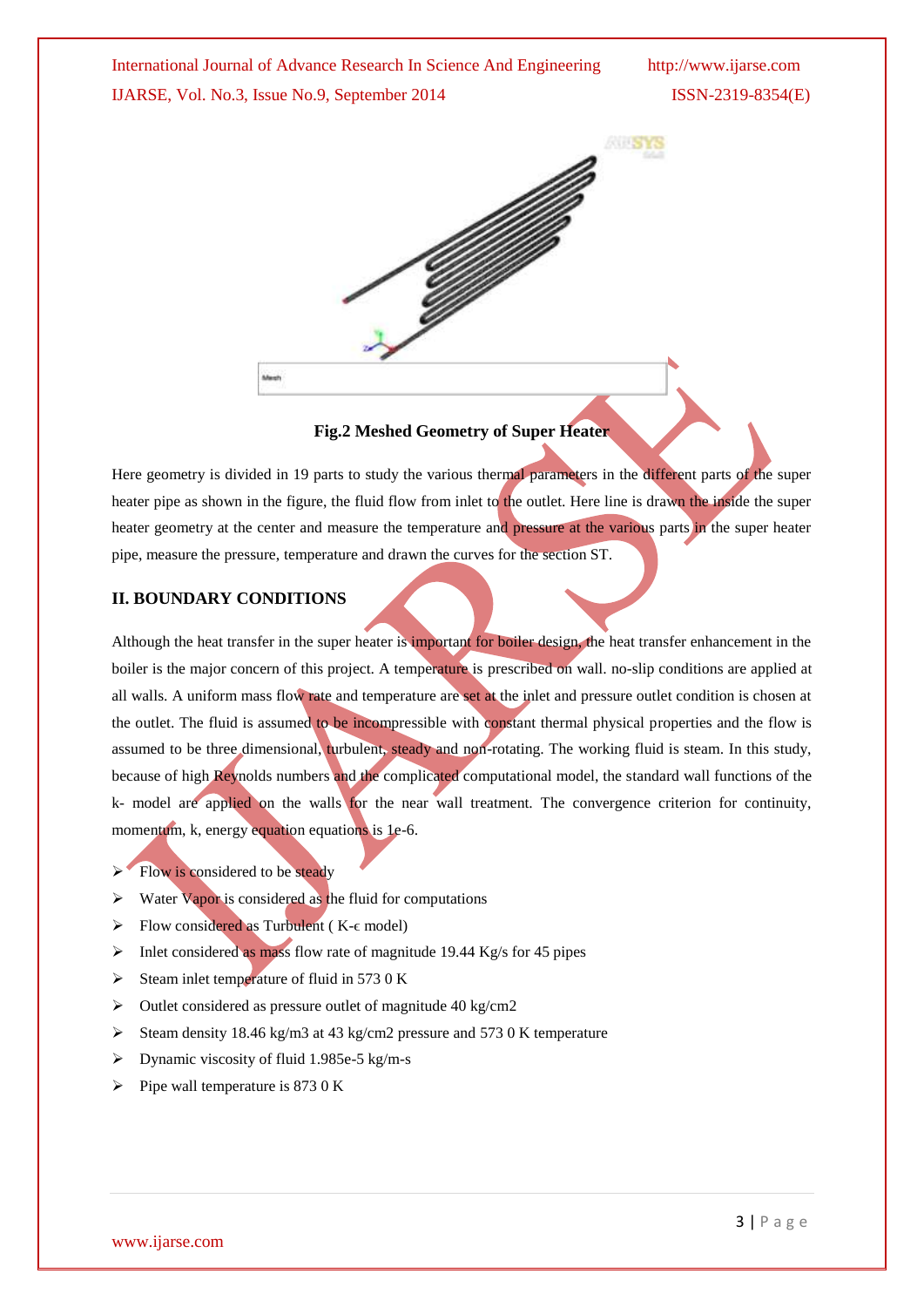#### **III. VARIOUS PLOTS FOR ALL GRIDS**

To ensure the accuracy and validity of the numerical results, a careful check of the grid dependence of the numerical solutions has been carried out by considering four grid systems with large number of grid points, i.e.64932cells, 63900 cells, 50048 cells and 42080 cells for the simulations. The temperature, pressure at the center line of the super heater geometry and surface nusselt number and skin friction coefficient for the wall of the super heater from these four grid systems is plotted.



Fig.3 Temperature Plots for all grids of Super heater Section AB



From figure 3 and figure 4 it is observed that the temperature is increases along the length of super heater pipe. Grid 3 and grid 4 shows the nearly same results.



Fig.5 Velocity Plots for all grids of Super heater Section ST

Fig.6 Surface Nusselt number for all grids of a super heater Section AB

Figure 5 shows that the velocity is changed at the bending portion of the super heater, if a fluid is moving along a straight pipe that after some point becomes curved, the bend will cause the fluid particles to change their main direction of motion.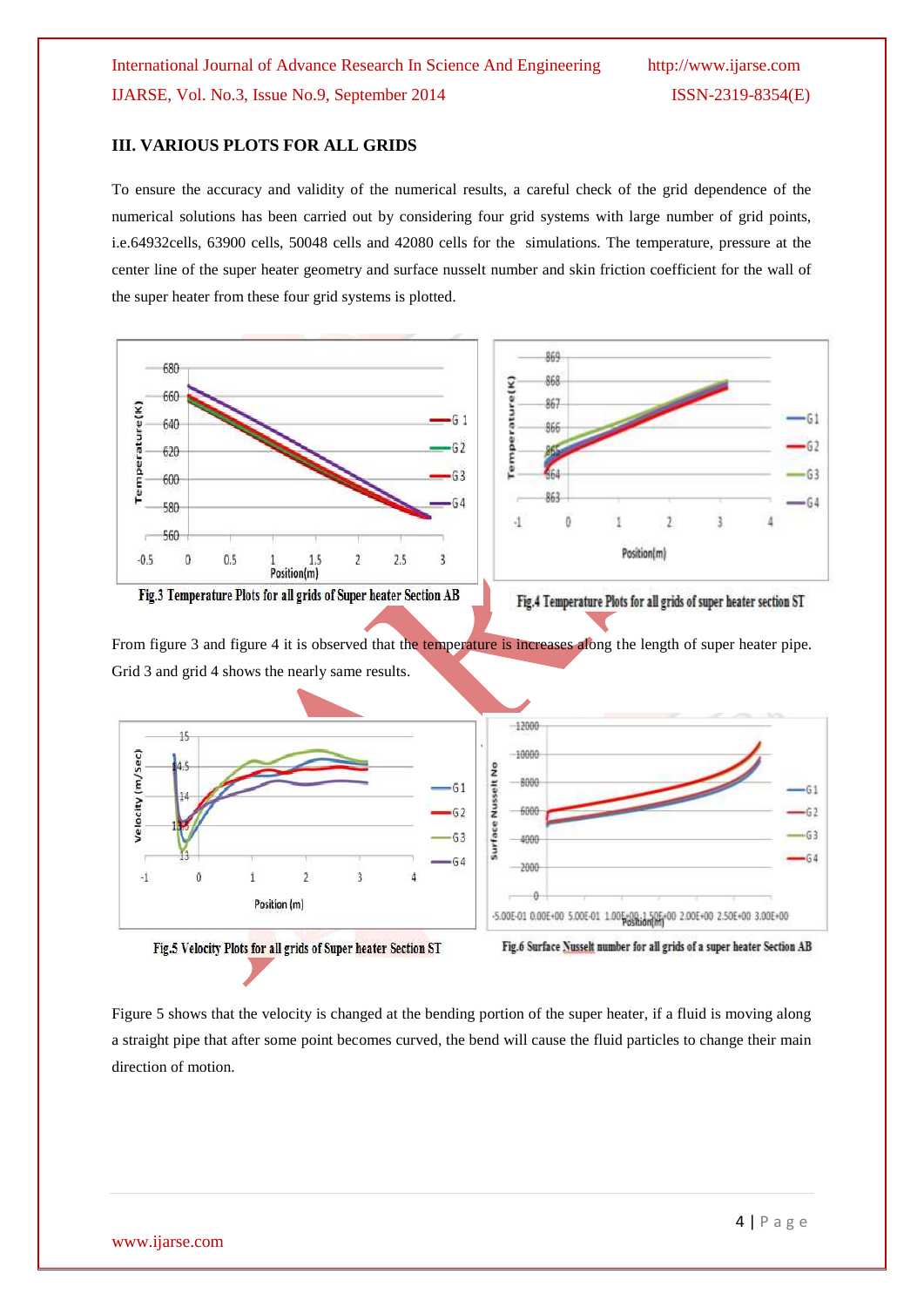

Fig.7 Surface Nusselt number for all grids of a super heater Section ST

From the figure 6 and figure 7 shows that the surface nusselt number is decreases along the length of the super heater and grid 3 and grid 4 shows the same result.



Fig.8 Skin friction coefficient for all grids of a super heater Section AB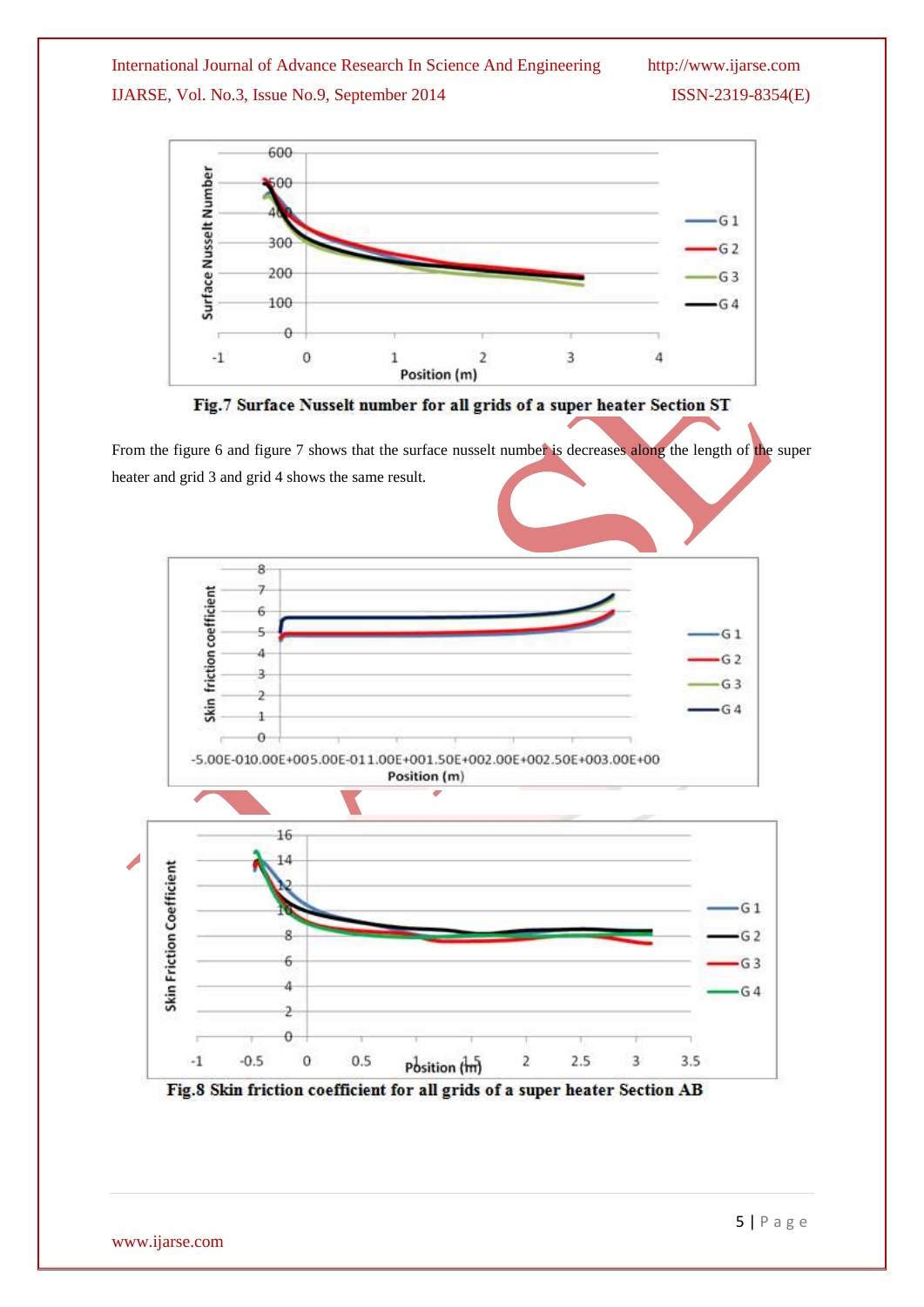

#### **Fig.9 Skin friction coefficient for all grids of a super heater Section ST**

Figure 8 and figure 9 show that skin friction coefficient is high at the bending section of the super heater, its maximum value obtained at the wall of the super heater pipe.





Total surface heat flux is decreases along the length of super heater its magnitude is minimum at section ST of super heater wall. The velocity is plotted at the centre line of the super heater section ST from this graph it is observed that the velocity is increased along the length of the super heater then slightly decreased. Velocity is high at bending section of super heater pipe. Skin friction coefficient is plotted along the super heater wall at the section ST from this graph it is observed that skin friction coefficient decreases along the length at the last section ST. Surface nusselt number is plotted along the super heater wall at the section ST from this graph it is observed that skin friction coefficient decreases along the length of super heater at the last section ST. As the super heater is nothing but the heat exchanger it increases the temperature of the steam flowing inside the tube and hence the temperature of steam increases from inlet to outlet because super heater wall is heated by flue gas around 600 ° Celsius. It is found that the normal deviation of temperature and pressure, surface nusselt number,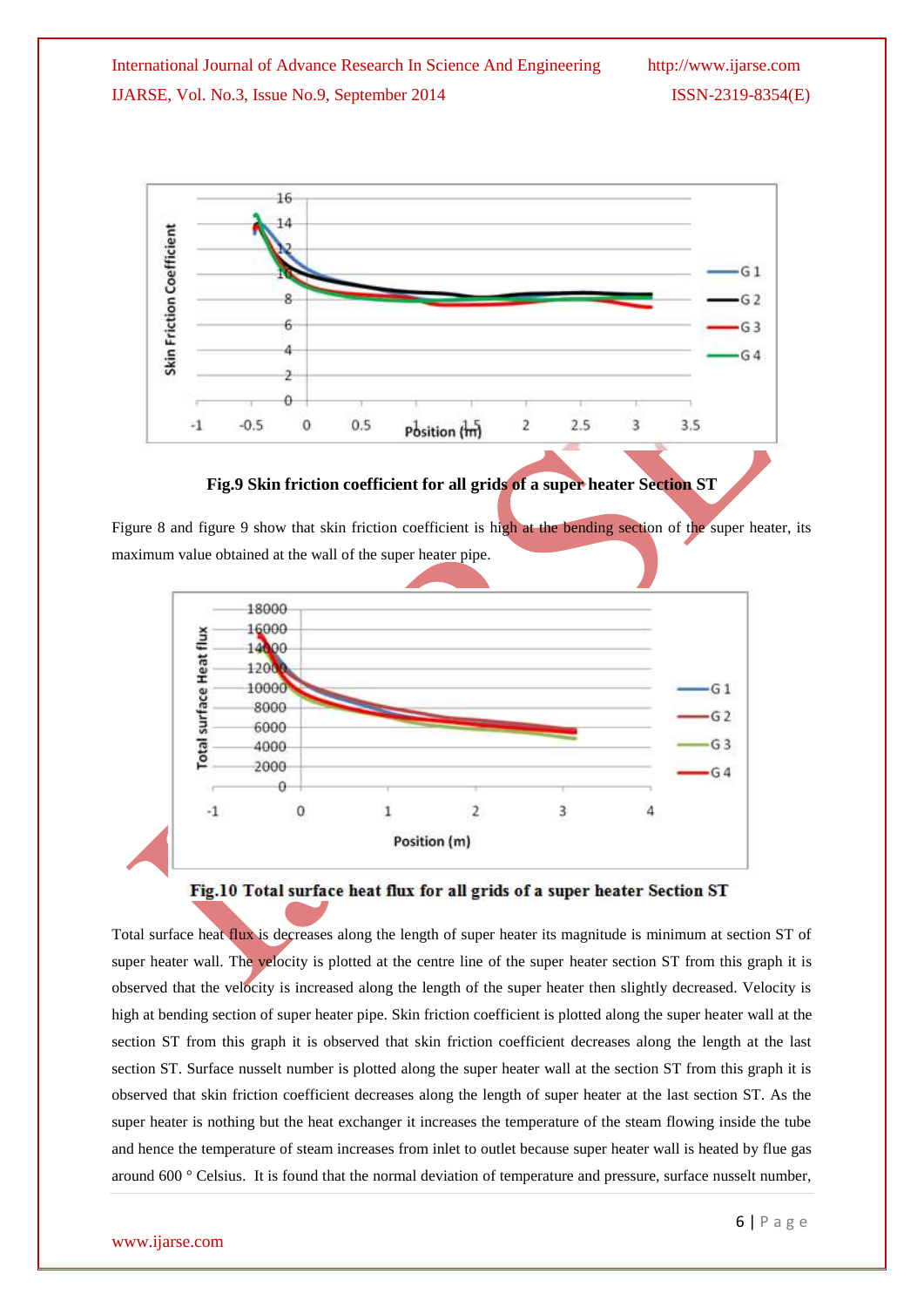total surface heat flux and skin friction coefficient between 50048 cells and 63900 cells, 42080(i.e. Grid 2, Grid 3 and Grid 4) .Thus, to save computer resources and keeping a balance between computational economy and prediction accuracy, the grid with 50048 cells is optimum mesh for the simulations.

#### **III. CONCLUSION**

From above results and study it is concluded that

1. Velocity is high at bending section of super heater pipe and pressure also decreases at same point.

2. Skin friction coefficient decreases along the length at the last section ST.

3. As the steam flowing inside the super heater tube the temperature of steam increases from inlet to outlet of super heater.

4. Surface Nusselt number decreases along the length of super heater at the last section ST.

5. It is found that the normal deviation of temperature and pressure, surface Nusselt number, total surface heat flux and skin friction coefficient between 50048 cells and 63900 cells, 42080(i.e. Grid 2, Grid 3 and Grid 4). Thus, to save computer resources and keeping a balance between computational economy and prediction accuracy, the grid with 50048 cells is chosen for the simulations.

#### **IV. ACKNOWLEDGMENT**

It gives me great pleasure to express my deep gratitude to my project guide Dr. C. R.Sonawane for his support and help from time to time during this work. It is my pleasure to acknowledge deep sense of gratitude to Mr. Nagesh Bhujbal chief Engineer Shrinath Mhaskoba Sakhar Karkhana Ltd. for their great support.

#### **REFERENCES**

- [1] Raja Saripalli, "Simulation Of Combustion And Thermal Flow in an Industrial Boiler" , ESLIE-05-05-42 , Proceedings of the Twenty-Seventh Industrial Energy Technology Conference, New Orleans, LA, May 10-13, 2005
- [2] RahimiMasoud, Abbas Khoshhal and Syed Mehdi Shariati, (2006) CFD modeling of boiler tubes rupture. Journal of Applied Thermal Engineering, 26, 2192-2200.
- [3] J.S. Jayakumar , "CFD analysis of single-phase flows inside helically coiled tubes " Elsevier Ltd., Computers and Chemical Engineering 34 (2010) 430–446 February 2009.
- [4] Ajay N. Ingale,"CFD Analysis of Super heater in View of Boiler Tube Leakage", International Journal of Engineering and Innovative Technology (IJEIT) Volume 1, March 2012 ISSN: 2277-3754.
- [5] ShajikumarK.R , "An Investigation on Tube Temperature Distribution in a Water Tube Boiler" IOSR Journal of Mechanical and Civil Engineering (IOSRJMCE) ISSN: 2278-1684 Volume 2 (Sep-Oct. 2012), pp 45-50.
- [6] Shahida Begum, "Analysis of End Crack in Boiler Tube'' Advanced Materials Research Vol. 576 (2012) pp 749-752.
- [7] Bingzhi Li, "CFD investigation of slagging on a super-heater tube in a kraft recovery boiler" Fuel Processing Technology Volume 105, January 2013, pp 149–153.